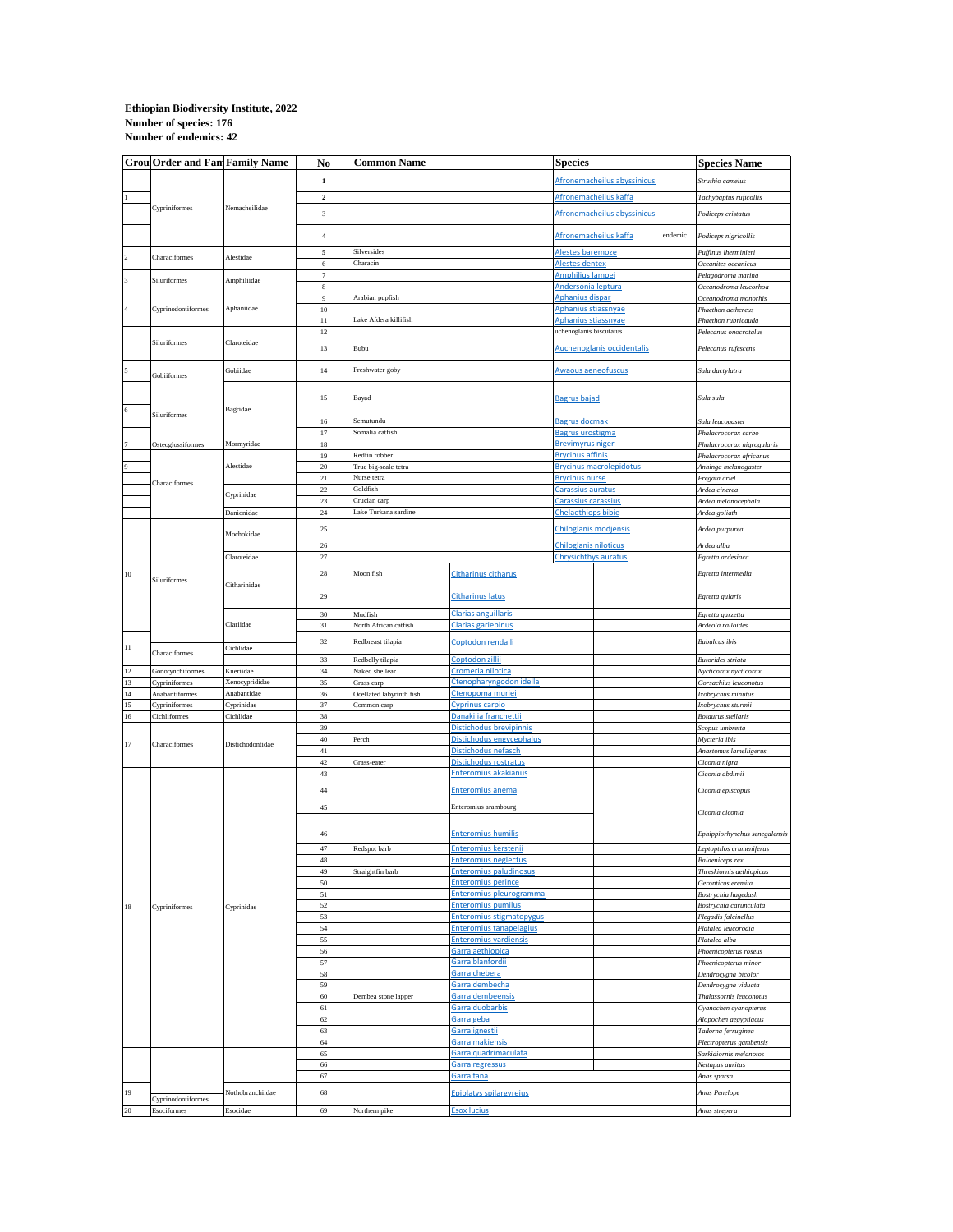| 21          | Cyprinodontiformes                                 | Poeciliidae                                | $70\,$     | Eastern mosquitofish                              | Gambusia holbrooki                                       | Anas crecca                                |
|-------------|----------------------------------------------------|--------------------------------------------|------------|---------------------------------------------------|----------------------------------------------------------|--------------------------------------------|
| $22\,$      | Osteoglossiformes                                  | Gymnarchidae                               | $71\,$     | Aba                                               | Gymnarchus niloticus                                     | Anas capensis                              |
|             |                                                    |                                            |            |                                                   |                                                          |                                            |
|             |                                                    |                                            | 72         |                                                   | Haplochromis macconneli                                  | Anas platyrhynchos                         |
|             |                                                    |                                            | 73         |                                                   | <u>Haplochromis rudolfianus</u>                          | Anas undulate                              |
| 23          | Cichliformes                                       |                                            | 74         | Turkana haplo                                     | Haplochromis turkanae                                    | Anas acuta                                 |
|             |                                                    | Cichlidae                                  | 75         | Banded jewelfish                                  | Hemichromis fasciatus                                    | Anas erythrorhyncha                        |
|             |                                                    |                                            |            | Jewel fish                                        | Hemichromis letourneuxi                                  | Anas hottentota                            |
|             |                                                    |                                            | 76<br>77   |                                                   |                                                          |                                            |
| 24          | Siluriformes                                       |                                            |            | African catfish                                   | Heterobranchus bidorsalis                                | Anas querquedula                           |
|             |                                                    |                                            | $78\,$     | Sampa                                             | <u>Heterobranchus longifilis</u>                         | Anas clypeata                              |
| 25          | Osteoglossiformes                                  | Osteoglossidae                             | 79         |                                                   | <b>Heterotis niloticus</b>                               | Netta erythrophthalma                      |
|             |                                                    |                                            | $80\,$     | African bonytongue                                | <b>Hippopotamyrus pictus</b>                             | Aythya ferina                              |
| 26          |                                                    | Mormyridae                                 |            |                                                   |                                                          |                                            |
|             |                                                    |                                            | $81\,$     |                                                   | Hyperopisus bebe                                         | Aythya nyroca                              |
|             |                                                    |                                            | 82         | Elongate tigerfish                                | <u>Hydrocynus forskahlii</u>                             | Aythya fuligula                            |
| 27          | Characiformes                                      | Alestidae                                  | 83         | Tiger fish                                        | Hydrocynus vittatus                                      | Охуига тассоа                              |
|             |                                                    |                                            | 84         | Figer-fish                                        | <b>Hydrocynus</b> brevis                                 | <b>Pandion</b> haliaetus                   |
|             |                                                    |                                            |            |                                                   |                                                          |                                            |
| 28          | Cypriniformes                                      | Xenocyprididae                             | 85         | <b>Hypophthalmichthys molitrix</b><br>Silver carp |                                                          | Aviceda cuculoides                         |
|             |                                                    | Distichodontidae                           |            |                                                   |                                                          |                                            |
| 29          | Characiformes                                      |                                            | 86         |                                                   | <b>Ichthyborus besse</b>                                 | Pernis apivorus                            |
| 30          | Siluriformes                                       | Schilbeidae                                | 87         |                                                   | Irvineia orientalis                                      | Macheiramphus alcinus                      |
|             |                                                    |                                            | 88         |                                                   | abeo botteg                                              | Elanus caeruleus                           |
|             |                                                    |                                            |            |                                                   |                                                          |                                            |
|             |                                                    |                                            | 89         |                                                   | <u>abeo boulengeri</u>                                   | Chelictinia riocourii                      |
|             |                                                    |                                            | 90         | African carp                                      | <u>abeo coubie.</u>                                      | Milvus migrans                             |
|             |                                                    |                                            | 91         | Redeye labeo                                      | <u>abeo cylindricus</u>                                  | Haliaeetus vocifer                         |
|             |                                                    |                                            | 92         |                                                   | <u>abeo forskalii</u>                                    |                                            |
|             |                                                    |                                            |            |                                                   |                                                          | Necrosyrtes monachus                       |
|             |                                                    |                                            | 93         |                                                   | abeo horie                                               | Gypaetus barbatus                          |
|             |                                                    | Cyprinidae                                 | 94         |                                                   | abeo niloticus                                           | Neophron percnopterus                      |
|             |                                                    |                                            | 95         |                                                   | abeo pellegrini                                          | Gyps africanus                             |
|             |                                                    |                                            | 96         |                                                   |                                                          |                                            |
|             |                                                    |                                            |            |                                                   | abeobarbus acutirostris                                  | Gyps rueppellii                            |
|             |                                                    |                                            | 97         | African scraping feeder                           | abeobarbus beso                                          | Gyps fulvus                                |
|             |                                                    |                                            | 98         |                                                   | <u>abeobarbus brevicephalus</u>                          | Torgos tracheliotus                        |
|             |                                                    |                                            | 99         | Niger barb                                        | abeobarbus bynni                                         | Trigonoceps occipitalis                    |
|             |                                                    |                                            |            |                                                   | abeobarbus crassibarbis                                  |                                            |
|             |                                                    |                                            | 100        |                                                   |                                                          | Circaetus beaudouini                       |
|             | Cypriniformes                                      |                                            | 101        |                                                   | abeobarbus dainellii                                     | Circaetus pectoralis                       |
|             |                                                    |                                            | 102        |                                                   | abeobarbus ethiopicus                                    | Circaetus cinereus                         |
| 31          |                                                    |                                            | 103        |                                                   | abeobarbus gananensis                                    | Circaetus cinerascens                      |
|             |                                                    |                                            |            |                                                   |                                                          |                                            |
|             |                                                    |                                            | 104        |                                                   | abeobarbus gorgorensis                                   | Terathopius ecaudatus                      |
|             |                                                    |                                            | 105        |                                                   | abeobarbus gorguar                                       | Circus aeruginosus                         |
|             |                                                    |                                            | 106        |                                                   | abeobarbus intermedius                                   | Circus ranivorus                           |
|             |                                                    |                                            | 107        |                                                   | abeobarbus juba                                          | Circus macrourus                           |
|             |                                                    |                                            |            |                                                   | abeobarbus longissimus                                   |                                            |
|             |                                                    |                                            | 108        |                                                   |                                                          | Circus pygargus                            |
|             |                                                    |                                            | 109        |                                                   | abeobarbus macrophtalmus                                 | Polyboroides typus                         |
|             |                                                    |                                            | 110        |                                                   | abeobarbus megastoma                                     | Kaupifalco monogrammicus                   |
|             |                                                    |                                            | 111        |                                                   | abeobarbus microterolepis                                | Melierax metabates                         |
|             |                                                    |                                            | 112        |                                                   | <u>abeobarbus nedgia</u>                                 |                                            |
|             |                                                    |                                            |            |                                                   |                                                          | Melierax poliopterus                       |
|             |                                                    |                                            | 113        |                                                   | abeobarbus osseensis                                     | Micronisus gabar                           |
|             |                                                    |                                            | 114        |                                                   | <u>abeobarbus platydorsus</u>                            | Accipiter toussenelii                      |
|             |                                                    |                                            | 115        |                                                   | Labeobarbus surkis                                       | Accipiter tachiro                          |
|             |                                                    |                                            | 116        |                                                   | <u>abeobarbus truttiformis</u>                           | Accipiter badius                           |
|             |                                                    |                                            |            |                                                   |                                                          |                                            |
|             |                                                    |                                            | 117        |                                                   | abeobarbus tsanensis                                     | Accipiter brevipes                         |
| 32          | Cyprinodontiformes                                 | Procatopodidae                             | 119        | Omo lampeye                                       | acustricola jeanneli                                     | Sagittarius serpentarius                   |
| 33          |                                                    |                                            | 120        | <b>Rudolf</b> lates                               | Lates longispinis                                        | Polihierax semitorquatus                   |
| 34          | Carangaria/misc                                    | Latidae                                    | 121        | Nile perch                                        | ates niloticus                                           | Falco naumanni                             |
|             |                                                    |                                            |            |                                                   |                                                          |                                            |
|             |                                                    | Danionidae<br>Malapteruridae<br>Mormyridae | 122        |                                                   | Leptocypris niloticus                                    | Falco tinnunculus                          |
|             | Cypriniformes<br>Siluriformes<br>Osteoglossiformes |                                            |            |                                                   |                                                          |                                            |
| 35          |                                                    |                                            | 123        | Electric catfish                                  | Malapterurus electricus                                  | Falco rupicoloides                         |
|             |                                                    |                                            |            |                                                   |                                                          |                                            |
|             |                                                    |                                            | 124        |                                                   | Malapterurus minjiriya                                   | Falco alopex                               |
|             |                                                    |                                            | 124        |                                                   | <u>Marcusenius annamariae</u>                            | Falco ardosiaceus                          |
| 36          |                                                    |                                            | 125        |                                                   | Marcusenius cyprinoides                                  | Falco chicquera                            |
|             |                                                    |                                            |            |                                                   |                                                          |                                            |
| 37          | <b>Marcusenius</b>                                 | Alestidae                                  | 126        | Elongated Turkana robber                          | Micralestes elongatus                                    | Falco vespertinus                          |
|             | cyprinoides<br>Cyprinodontiformes                  | Procatopodidae                             |            |                                                   |                                                          |                                            |
| 38          |                                                    |                                            | 127        | <b>Black lampeye</b>                              | Micropanchax antinorii                                   | Falco amurensis                            |
|             |                                                    |                                            | 128        | Lake Rudolf lampeye                               | <u>Micropanchax rudolfianus</u>                          | Falco eleonorae                            |
| 39          | Siluriformes                                       | Mochokidae                                 | 129        |                                                   | <u> Mochokus niloticus</u>                               | Falco concolor                             |
|             |                                                    |                                            |            |                                                   |                                                          |                                            |
| $40\,$      |                                                    |                                            | 130        | Cornish jack                                      | <b>Mormyrops anguilloides</b>                            | Falco Subbuteo                             |
|             | Osteoglossiformes                                  | Mormyridae                                 |            |                                                   |                                                          |                                            |
|             |                                                    |                                            | 131        |                                                   | <u>Mormyrus caschive</u>                                 | Falco cuvierii                             |
|             |                                                    |                                            |            | Elephant snout                                    | Mormyrus hasselquistii                                   | Falco biarmicus                            |
|             |                                                    |                                            |            |                                                   |                                                          |                                            |
|             |                                                    |                                            | 132        |                                                   |                                                          |                                            |
|             |                                                    |                                            | 133        | Elephant-snout fish                               | <u>Mormyrus kannume</u>                                  | Falco cherrug                              |
|             |                                                    |                                            | 134        | Eastern bottlenose mormyrid                       | <b>Mormyrus longirostris</b>                             | Falco pelegrinoides                        |
| $41\,$      | Characiformes                                      | Distichodontidae                           | 135        |                                                   | <b>Nannaethiops bleheri</b>                              | Falco fasciinucha                          |
|             |                                                    |                                            |            |                                                   |                                                          |                                            |
| 42          | Cypriniformes                                      | Danionidae                                 | 136        |                                                   | <u>Neobola bottegoi</u>                                  | Falco peregrinus                           |
|             |                                                    |                                            | 137        |                                                   | Neobola stellae                                          | Ammoperdix heyi                            |
| 43          | Distichodontidae                                   | Distichodontidae                           | 138        |                                                   | Neolebias trewavasae                                     | Francolinus coqui                          |
|             |                                                    |                                            | 139        |                                                   | Nothobranchius iubbi                                     | Francolinus sephaena                       |
|             |                                                    |                                            | 140        | Small scaled nothobranch                          | Nothobranchius microlepis                                | Francolinus psilolaemus                    |
| 44          | Cyprinodontiformes                                 | Nothobranchiidae                           | 141        |                                                   | Nothobranchius nubaensis                                 | Francolinus levaillantoides                |
|             |                                                    |                                            |            |                                                   |                                                          |                                            |
|             |                                                    |                                            | 142        | Blue notho                                        | Nothobranchius patrizii                                  | Francolinus squamatus                      |
|             |                                                    |                                            | 143        |                                                   | <b>Nothobranchius virgatus</b>                           | Francolinus clappertoni                    |
| 45          |                                                    |                                            |            | Rainbow trout                                     |                                                          |                                            |
|             | Salmoniformes                                      | Salmonidae                                 | 144        |                                                   | Oncorhynchus mykiss                                      | Francolinus harwoodi                       |
| $\sqrt{46}$ | Cichliformes                                       | Cichlidae                                  | 145        | Nile tilapia                                      | Oreochromis niloticus                                    | Francolinus leucoscepus                    |
|             |                                                    |                                            | 146        | Sabaki tilapia                                    | Oreochromis spilurus                                     | Francolinus afer                           |
| 47          | Anabantiformes                                     | Channidae                                  | 147        | African obscure snakehead                         | Parachanna obscura                                       | Francolinus castaneicollis                 |
|             |                                                    |                                            |            |                                                   |                                                          |                                            |
|             |                                                    |                                            | 148        |                                                   | Petrocephalus bane                                       | Francolinus erckelii                       |
| 48          | Osteoglossiformes                                  | Mormyridae                                 | 149        |                                                   | <u>Petrocephalus bovei</u>                               | Coturnix coturnix                          |
|             |                                                    |                                            | 150<br>151 | Elephant Fish<br>Nile bichir                      | <u>Pollimyrus isidori</u><br><u>Pollimyrus petherici</u> | Coturnix delegorguei<br>Coturnix adansonii |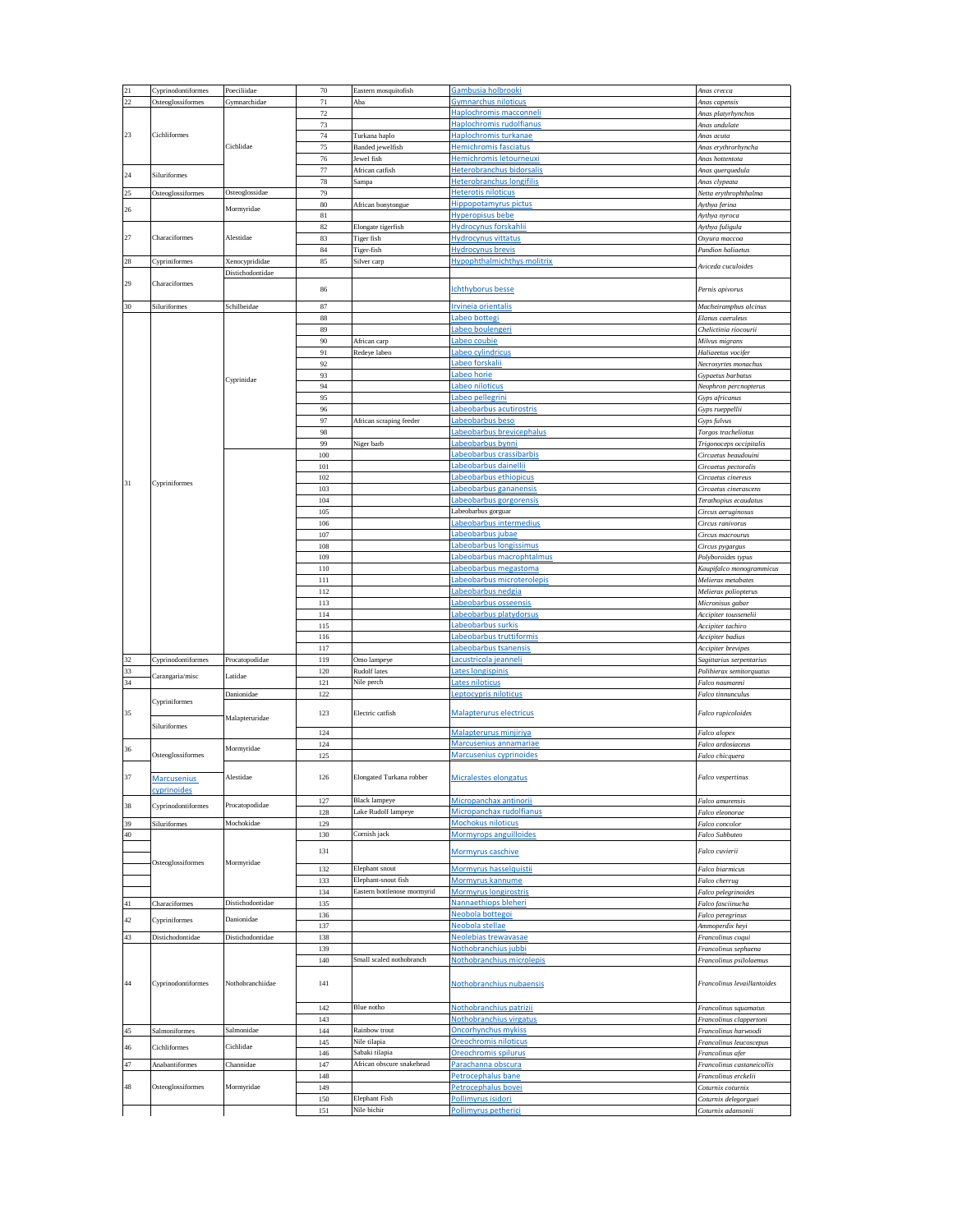| 49 | Polypteriformes     | Polypteridae | 152 | Saddled bichir<br>Polypterus endlicherii     |                         |                                | Ptilopachus petrosus          |
|----|---------------------|--------------|-----|----------------------------------------------|-------------------------|--------------------------------|-------------------------------|
|    |                     |              | 153 | Gray bichir<br>Polypterus senegalus          |                         | Numida meleagris               |                               |
|    |                     |              | 154 | Marbled lungfish                             | Protopterus aethiopicus |                                | Guttera pucherani             |
| 50 | Cypriniformes       | Danionidae   | 155 | Senegal minnow                               | Raiamas senegalensis    |                                | Acryllium vulturinum          |
| 51 | Salmoniformes       | Salmonidae   | 156 | Sea trout                                    | Salmo trutta            |                                | Turnix sylvatica              |
| 52 | Cichliformes        | Cichlidae    | 157 | Mango tilapia                                | Sarotherodon galilaeus  |                                | Ortyxelos meiffrenii          |
| 53 | <b>Siluriformes</b> | Schilbeidae  | 158 | <b>Schilbe intermedius</b><br>Silver catfish |                         |                                | Balearica pavonina            |
|    |                     |              | 159 | African butter catfish                       |                         | <b>Schilbe mystus</b>          | Anthropoides virgo            |
|    |                     |              | 160 |                                              |                         | Schilbe uranoscopus            | <b>Bugeranus</b> carunculatus |
|    |                     |              | 161 |                                              |                         | Siluranodon auritus            | Grus grus                     |
|    |                     |              | 162 |                                              |                         | Siluranodon auritus            | Sarothrura elegans            |
|    |                     | Mochokidae   | 163 | Synodontis batensoda                         |                         | Synodontis batensod            | Sarothrura rufa               |
|    |                     |              | 164 |                                              |                         | Synodontis caudovittatus       | Sarothrura avresi             |
|    |                     |              | 165 | Mandi                                        |                         | <b>Synodontis clarias</b>      | Rallus caerulescens           |
|    |                     |              | 166 | Featherfin squeaker                          |                         | Synodontis eupterus            | Crecopsis egregia             |
|    |                     |              | 167 |                                              |                         | <b>Synodontis filamentosus</b> | Crex crex                     |
|    |                     |              | 168 |                                              |                         | <b>Synodontis frontosus</b>    | Rougetius rougetii            |
|    |                     |              | 169 | Geledi squeaker                              |                         | Synodontis geledensis          | Amaurornis flavirostris       |
|    |                     |              | 170 | Synodontis membranaceus                      |                         |                                | Porzana parva                 |
|    |                     |              | 171 | Synodontis nigrita                           |                         |                                | Porzana pusilla               |
|    |                     |              | 172 | Synodontis punctulatus                       |                         |                                | Porzana porzana               |
|    |                     |              | 173 | Wahrindi<br><b>Synodontis schall</b>         |                         |                                | Porphyrio porphyrio           |
|    |                     |              | 174 | Synodontis serratus                          |                         |                                | Porphyrio alleni              |
|    |                     |              | 17  | <b>Synodontis sorex</b>                      |                         |                                | Gallinula chloropus           |
|    |                     |              | 176 | Globe fish<br><b>Tetraodon lineatus</b>      |                         |                                | Gallinula angulate            |